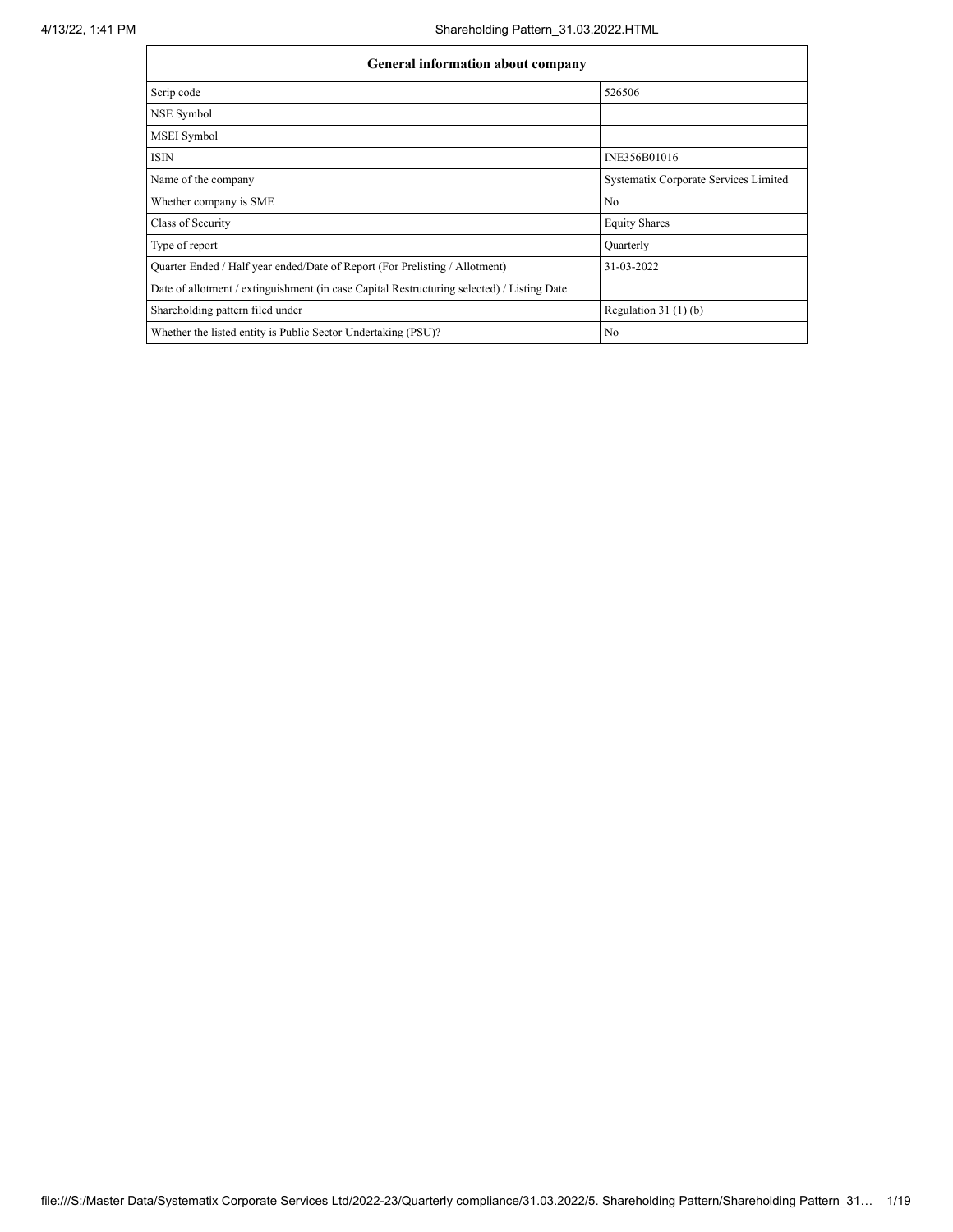|                | <b>Declaration</b>                                                                        |                |                                |                       |                             |  |  |  |  |  |
|----------------|-------------------------------------------------------------------------------------------|----------------|--------------------------------|-----------------------|-----------------------------|--|--|--|--|--|
| Sr.<br>No.     | Particular                                                                                | Yes/No         | Promoter and<br>Promoter Group | Public<br>shareholder | Non Promoter-<br>Non Public |  |  |  |  |  |
| 1              | Whether the Listed Entity has issued any partly paid up shares?                           | N <sub>0</sub> | N <sub>0</sub>                 | N <sub>0</sub>        | N <sub>0</sub>              |  |  |  |  |  |
| $\overline{2}$ | Whether the Listed Entity has issued any Convertible Securities<br>$\Omega$               | N <sub>0</sub> | N <sub>0</sub>                 | N <sub>0</sub>        | N <sub>0</sub>              |  |  |  |  |  |
| $\overline{3}$ | Whether the Listed Entity has issued any Warrants?                                        | N <sub>0</sub> | N <sub>0</sub>                 | N <sub>0</sub>        | N <sub>0</sub>              |  |  |  |  |  |
| $\overline{4}$ | Whether the Listed Entity has any shares against which<br>depository receipts are issued? | N <sub>0</sub> | N <sub>0</sub>                 | N <sub>0</sub>        | N <sub>0</sub>              |  |  |  |  |  |
| 5              | Whether the Listed Entity has any shares in locked-in?                                    | N <sub>0</sub> | N <sub>0</sub>                 | N <sub>0</sub>        | N <sub>0</sub>              |  |  |  |  |  |
| 6              | Whether any shares held by promoters are pledge or otherwise<br>encumbered?               | Yes            | Yes                            |                       |                             |  |  |  |  |  |
| $\overline{7}$ | Whether company has equity shares with differential voting<br>rights?                     | N <sub>0</sub> | N <sub>0</sub>                 | N <sub>0</sub>        | N <sub>0</sub>              |  |  |  |  |  |
| 8              | Whether the listed entity has any significant beneficial owner?                           | Yes            |                                |                       |                             |  |  |  |  |  |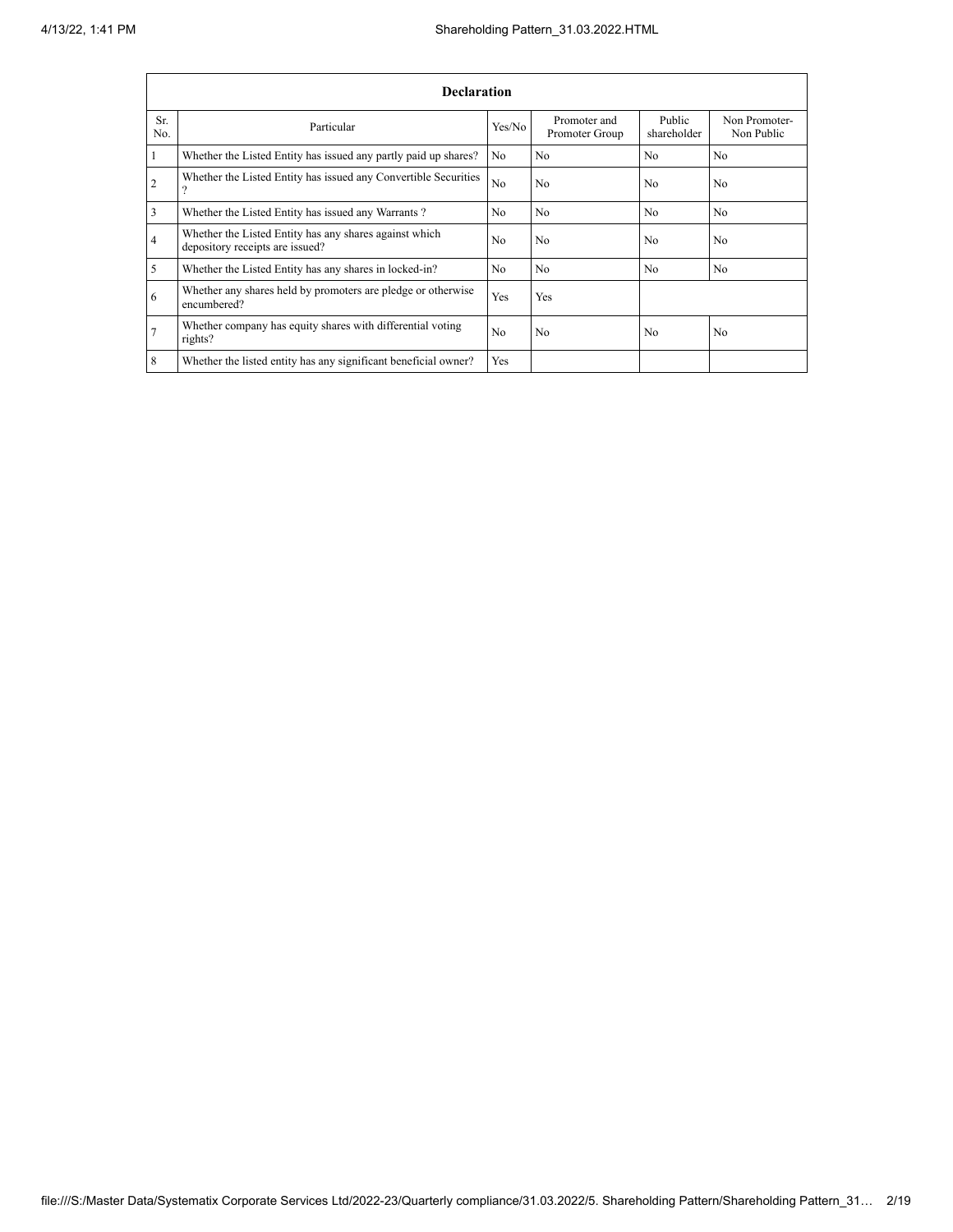|                 | Table I - Summary Statement holding of specified securities                                                         |                                      |                           |                             |                          |                                    |                                        |                                                                  |  |          |            |
|-----------------|---------------------------------------------------------------------------------------------------------------------|--------------------------------------|---------------------------|-----------------------------|--------------------------|------------------------------------|----------------------------------------|------------------------------------------------------------------|--|----------|------------|
|                 | Category                                                                                                            | Nos. Of                              | No. of<br>fully paid      | No. Of<br>Partly<br>paid-up | No. Of<br>shares         | Total nos.<br>shares<br>held (VII) | Shareholding as a<br>% of total no. of | Number of Voting Rights held in each<br>class of securities (IX) |  |          |            |
| Category<br>(1) | of<br>shareholder                                                                                                   | shareholders                         | up equity                 | equity                      | underlying<br>Depository |                                    | shares (calculated<br>as per SCRR,     | No of Voting (XIV) Rights                                        |  |          | Total as a |
|                 | $= (IV) +$<br>(III)<br>shares<br>shares<br>Receipts<br>(II)<br>held $(IV)$<br>held<br>$(V)$ + $(VI)$<br>(VI)<br>(V) | 1957) (VIII) As a<br>% of $(A+B+C2)$ | Class eg:<br>$\mathbf{x}$ | Class<br>eg:y               | Total                    | $%$ of<br>$(A+B+C)$                |                                        |                                                                  |  |          |            |
| (A)             | Promoter<br>$\&$<br>Promoter<br>Group                                                                               | 5                                    | 9612784                   |                             |                          | 9612784                            | 74.06                                  | 9612784                                                          |  | 9612784  | 74.06      |
| (B)             | Public                                                                                                              | 1723                                 | 3367474                   |                             |                          | 3367474                            | 25.94                                  | 3367474                                                          |  | 3367474  | 25.94      |
| (C)             | Non<br>Promoter-<br>Non Public                                                                                      |                                      |                           |                             |                          |                                    |                                        |                                                                  |  |          |            |
| (C1)            | <b>Shares</b><br>underlying<br><b>DRs</b>                                                                           |                                      |                           |                             |                          |                                    |                                        |                                                                  |  |          |            |
| (C2)            | Shares held<br>by<br>Employee<br>Trusts                                                                             |                                      |                           |                             |                          |                                    |                                        |                                                                  |  |          |            |
|                 | Total                                                                                                               | 1728                                 | 12980258                  |                             |                          | 12980258                           | 100                                    | 12980258                                                         |  | 12980258 | 100        |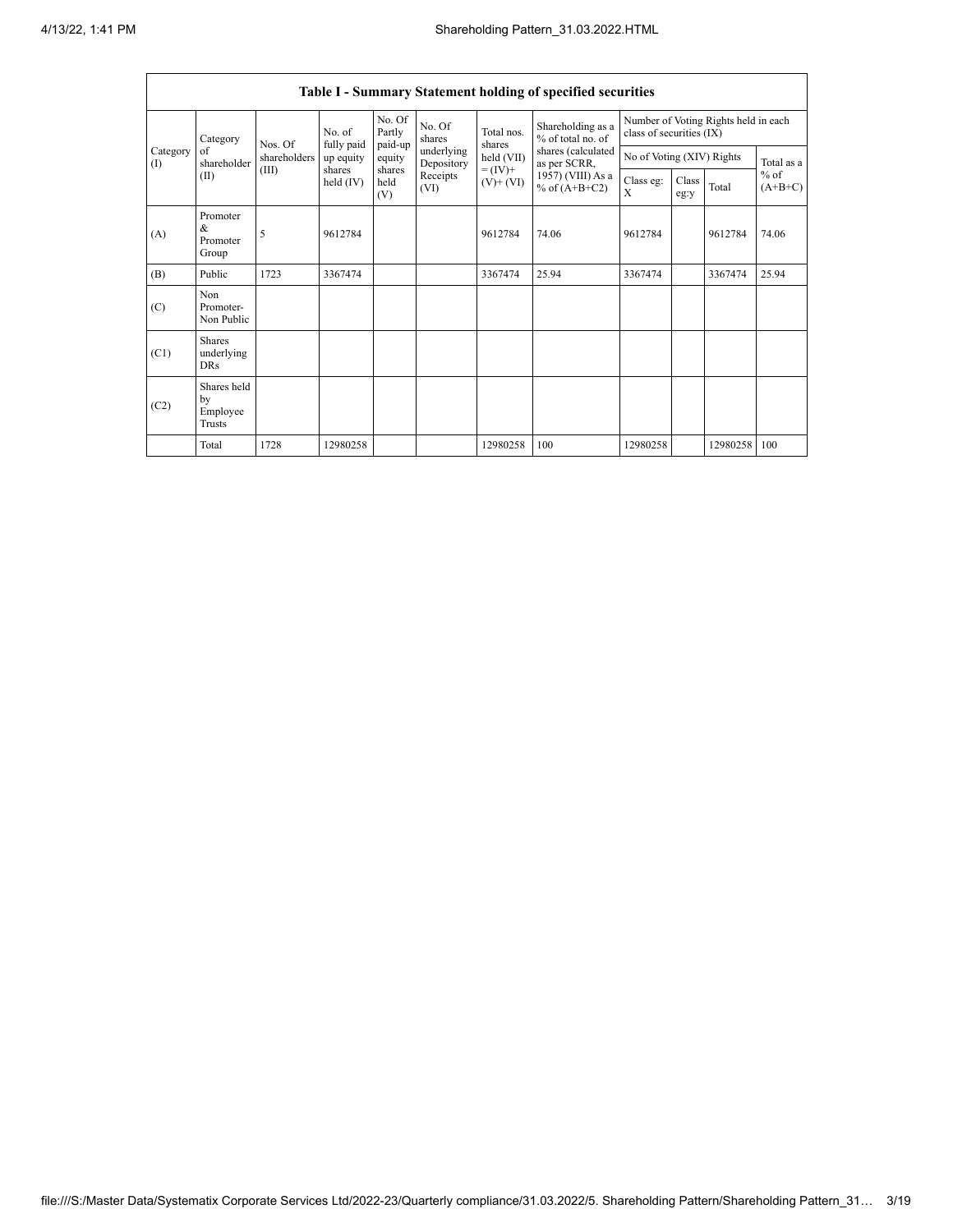|               | Table I - Summary Statement holding of specified securities |                                                 |                                                  |                                                                 |                                                                                                                                                                                         |                                          |                                                           |                                                                     |                                                          |                                           |
|---------------|-------------------------------------------------------------|-------------------------------------------------|--------------------------------------------------|-----------------------------------------------------------------|-----------------------------------------------------------------------------------------------------------------------------------------------------------------------------------------|------------------------------------------|-----------------------------------------------------------|---------------------------------------------------------------------|----------------------------------------------------------|-------------------------------------------|
|               | Category<br>of                                              | No. Of<br><b>Shares</b><br>Underlying           | No. of<br><b>Shares</b>                          | No. Of Shares<br>Underlying<br>Outstanding                      | Shareholding, as a<br>% assuming full<br>conversion of<br>convertible<br>securities (as a<br>percentage of<br>diluted share<br>capital) $(XI)$ =<br>$(VII)+(X)$ As a %<br>of $(A+B+C2)$ | Number of<br>Locked in<br>shares $(XII)$ |                                                           | Number of<br>Shares pledged<br>or otherwise<br>encumbered<br>(XIII) |                                                          | Number of<br>equity shares                |
| Category<br>( | shareholder<br>(II)                                         | Outstanding<br>convertible<br>securities<br>(X) | Underlying<br>Outstanding<br>Warrants<br>$(X_i)$ | convertible<br>securities and<br>No. Of<br>Warrants (Xi)<br>(a) |                                                                                                                                                                                         | No.<br>(a)                               | As $a$<br>$%$ of<br>total<br><b>Shares</b><br>held<br>(b) | No. (a)                                                             | As a<br>$\%$ of<br>total<br><b>Shares</b><br>held<br>(b) | held in<br>dematerialized<br>form $(XIV)$ |
| (A)           | Promoter<br>&<br>Promoter<br>Group                          |                                                 |                                                  |                                                                 | 74.06                                                                                                                                                                                   |                                          |                                                           | 2150000 22.37                                                       |                                                          | 9612784                                   |
| (B)           | Public                                                      |                                                 |                                                  |                                                                 | 25.94                                                                                                                                                                                   |                                          |                                                           |                                                                     |                                                          | 2863631                                   |
| (C)           | Non<br>Promoter-<br>Non Public                              |                                                 |                                                  |                                                                 |                                                                                                                                                                                         |                                          |                                                           |                                                                     |                                                          |                                           |
| (C1)          | <b>Shares</b><br>underlying<br><b>DRs</b>                   |                                                 |                                                  |                                                                 |                                                                                                                                                                                         |                                          |                                                           |                                                                     |                                                          |                                           |
| (C2)          | Shares held<br>by<br>Employee<br>Trusts                     |                                                 |                                                  |                                                                 |                                                                                                                                                                                         |                                          |                                                           |                                                                     |                                                          |                                           |
|               | Total                                                       |                                                 |                                                  |                                                                 | 100                                                                                                                                                                                     |                                          |                                                           | 2150000                                                             | 16.56                                                    | 12476415                                  |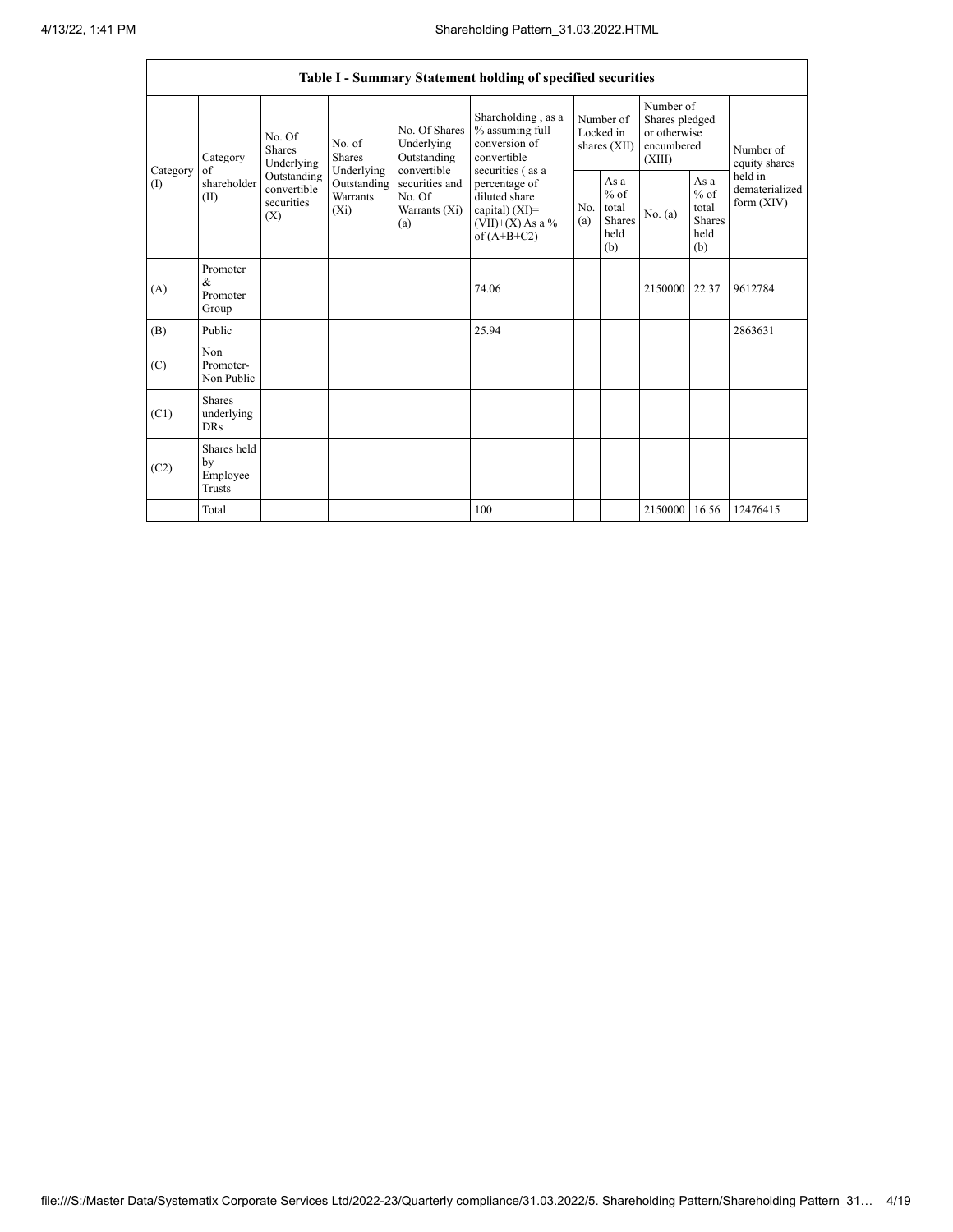|                                                                                                 | Table II - Statement showing shareholding pattern of the Promoter and Promoter Group                                |                         |                                   |                                 |                                    |                             |                                                                                  |                                                                  |               |                 |                                 |
|-------------------------------------------------------------------------------------------------|---------------------------------------------------------------------------------------------------------------------|-------------------------|-----------------------------------|---------------------------------|------------------------------------|-----------------------------|----------------------------------------------------------------------------------|------------------------------------------------------------------|---------------|-----------------|---------------------------------|
|                                                                                                 |                                                                                                                     |                         |                                   | No.<br>Of                       | No. Of                             | Total nos.                  | Shareholding<br>as a % of<br>total no. of                                        | Number of Voting Rights held in each<br>class of securities (IX) |               |                 |                                 |
| Sr.                                                                                             | Category $\&$<br>Name of the                                                                                        | Nos. Of<br>shareholders | No. of<br>fully paid<br>up equity | Partly<br>paid-<br>up           | shares<br>underlying<br>Depository | shares<br>held<br>$(VII) =$ | shares<br>(calculated as<br>per SCRR,<br>1957) (VIII)<br>As a % of<br>$(A+B+C2)$ | No of Voting (XIV) Rights                                        |               | Total<br>as a % |                                 |
|                                                                                                 | Shareholders (I)                                                                                                    | (III)                   | shares<br>held $(IV)$             | equity<br>shares<br>held<br>(V) | Receipts<br>(VI)                   | $(IV)+$<br>$(V)$ + $(V)$    |                                                                                  | Class eg:<br>X                                                   | Class<br>eg:y | Total           | of<br>Total<br>Voting<br>rights |
| A                                                                                               | Table II - Statement showing shareholding pattern of the Promoter and Promoter Group                                |                         |                                   |                                 |                                    |                             |                                                                                  |                                                                  |               |                 |                                 |
| (1)                                                                                             | Indian                                                                                                              |                         |                                   |                                 |                                    |                             |                                                                                  |                                                                  |               |                 |                                 |
| (a)                                                                                             | Individuals/Hindu<br>undivided Family                                                                               | $\overline{4}$          | 750508                            |                                 |                                    | 750508                      | 5.78                                                                             | 750508                                                           |               | 750508          | 5.78                            |
| (d)                                                                                             | Any Other<br>(specify)                                                                                              | $\mathbf{1}$            | 8862276                           |                                 |                                    | 8862276                     | 68.28                                                                            | 8862276                                                          |               | 8862276         | 68.28                           |
| Sub-Total<br>(A)(1)                                                                             |                                                                                                                     | 5                       | 9612784                           |                                 |                                    | 9612784                     | 74.06                                                                            | 9612784                                                          |               | 9612784         | 74.06                           |
| (2)                                                                                             | Foreign                                                                                                             |                         |                                   |                                 |                                    |                             |                                                                                  |                                                                  |               |                 |                                 |
| Total<br>Shareholding<br>of Promoter<br>and<br>Promoter<br>Group $(A)$ =<br>$(A)(1)+(A)$<br>(2) |                                                                                                                     | 5                       | 9612784                           |                                 |                                    | 9612784                     | 74.06                                                                            | 9612784                                                          |               | 9612784         | 74.06                           |
| B                                                                                               | Table III - Statement showing shareholding pattern of the Public shareholder                                        |                         |                                   |                                 |                                    |                             |                                                                                  |                                                                  |               |                 |                                 |
| (1)                                                                                             | Institutions                                                                                                        |                         |                                   |                                 |                                    |                             |                                                                                  |                                                                  |               |                 |                                 |
| (3)                                                                                             | Non-institutions                                                                                                    |                         |                                   |                                 |                                    |                             |                                                                                  |                                                                  |               |                 |                                 |
| (a(i))                                                                                          | Individuals -<br>i.Individual<br>shareholders<br>holding nominal<br>share capital up<br>to Rs. 2 lakhs.             | 1643                    | 745884                            |                                 |                                    | 745884                      | 5.75                                                                             | 745884                                                           |               | 745884          | 5.75                            |
| (a(ii))                                                                                         | Individuals - ii.<br>Individual<br>shareholders<br>holding nominal<br>share capital in<br>excess of Rs. 2<br>lakhs. | 4                       | 1750134                           |                                 |                                    | 1750134                     | 13.48                                                                            | 1750134                                                          |               | 1750134         | 13.48                           |
| (e)                                                                                             | Any Other<br>(specify)                                                                                              | 76                      | 871456                            |                                 |                                    | 871456                      | 6.71                                                                             | 871456                                                           |               | 871456          | 6.71                            |
| Sub-Total<br>(B)(3)                                                                             |                                                                                                                     | 1723                    | 3367474                           |                                 |                                    | 3367474                     | 25.94                                                                            | 3367474                                                          |               | 3367474         | 25.94                           |
| <b>Total Public</b><br>Shareholding<br>$(B)= (B)(1) +$<br>$(B)(2)+(B)$<br>(3)                   |                                                                                                                     | 1723                    | 3367474                           |                                 |                                    | 3367474                     | 25.94                                                                            | 3367474                                                          |               | 3367474         | 25.94                           |
| $\mathbf C$                                                                                     | Table IV - Statement showing shareholding pattern of the Non Promoter- Non Public shareholder                       |                         |                                   |                                 |                                    |                             |                                                                                  |                                                                  |               |                 |                                 |
| Total (<br>$A+B+C2$ )                                                                           |                                                                                                                     | 1728                    | 12980258                          |                                 |                                    | 12980258                    | 100                                                                              | 12980258                                                         |               | 12980258        | 100                             |
| Total<br>$(A+B+C)$                                                                              |                                                                                                                     | 1728                    | 12980258                          |                                 |                                    | 12980258                    | 100                                                                              | 12980258                                                         |               | 12980258        | 100                             |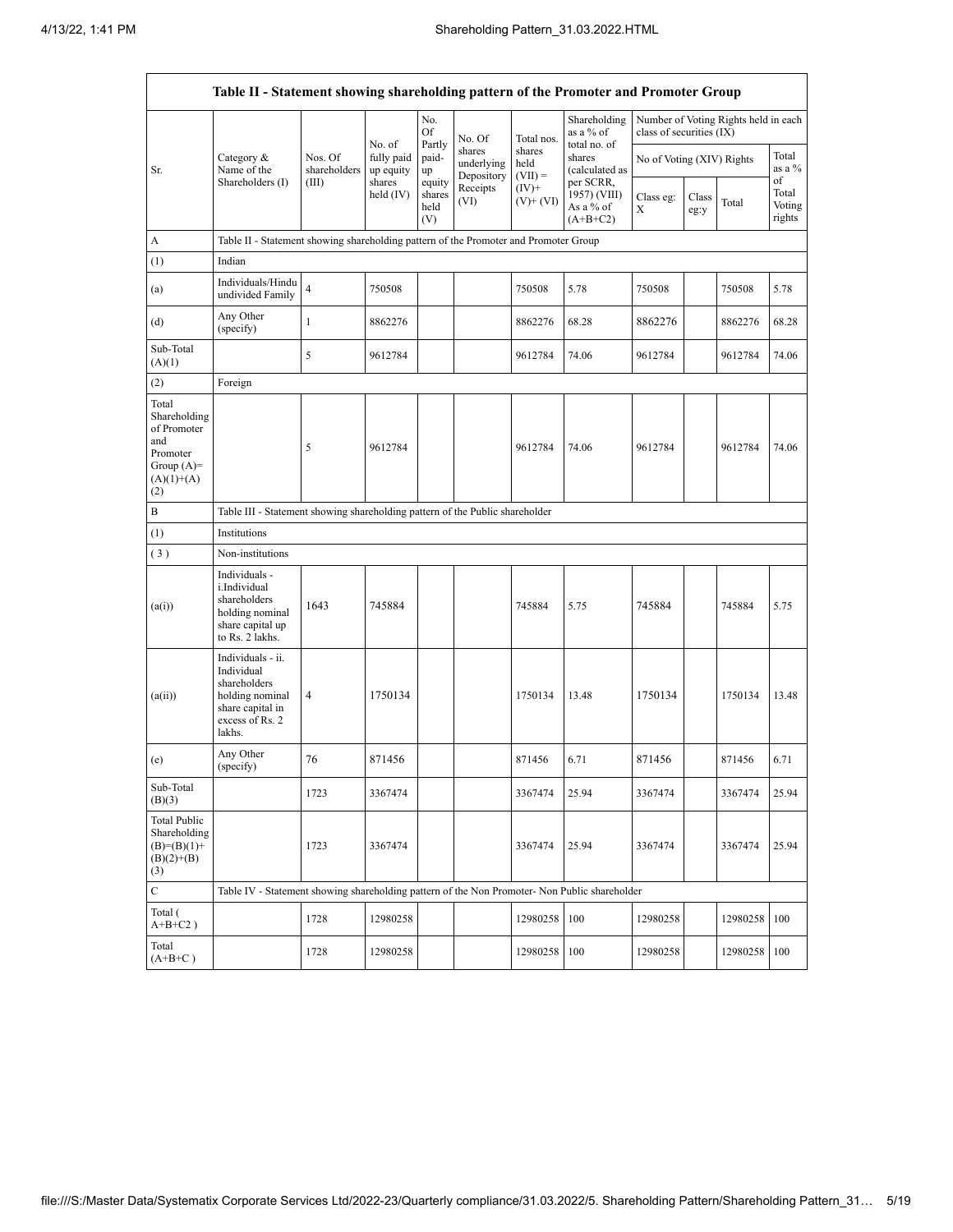$\mathbf{r}$ 

|                                                                                             | Table II - Statement showing shareholding pattern of the Promoter and Promoter Group |                                                  |                                                                 |                                                                                                                |            |                                                  |                                       |                                       |                                                          |
|---------------------------------------------------------------------------------------------|--------------------------------------------------------------------------------------|--------------------------------------------------|-----------------------------------------------------------------|----------------------------------------------------------------------------------------------------------------|------------|--------------------------------------------------|---------------------------------------|---------------------------------------|----------------------------------------------------------|
|                                                                                             | No. Of<br><b>Shares</b>                                                              | No. of<br><b>Shares</b>                          | No. Of Shares<br>Underlying<br>Outstanding                      | Shareholding, as a<br>% assuming full<br>conversion of<br>convertible                                          |            | Number of<br>Locked in<br>shares $(XII)$         | Number of Shares<br>encumbered (XIII) | pledged or otherwise                  | Number of                                                |
| Sr.                                                                                         | Underlying<br>Outstanding<br>convertible<br>securities<br>(X)                        | Underlying<br>Outstanding<br>Warrants<br>$(X_i)$ | convertible<br>securities and<br>No. Of<br>Warrants (Xi)<br>(a) | securities (as a<br>percentage of<br>diluted share<br>capital) $(XI)$ =<br>$(VII)+(X)$ As a %<br>of $(A+B+C2)$ | No.<br>(a) | As a<br>$%$ of<br>total<br>Shares<br>held<br>(b) | No. (a)                               | As a % of total<br>Shares held<br>(b) | equity shares<br>held in<br>dematerialized<br>form (XIV) |
| A                                                                                           |                                                                                      |                                                  |                                                                 | Table II - Statement showing shareholding pattern of the Promoter and Promoter Group                           |            |                                                  |                                       |                                       |                                                          |
| (1)                                                                                         | Indian                                                                               |                                                  |                                                                 |                                                                                                                |            |                                                  |                                       |                                       |                                                          |
| (a)                                                                                         |                                                                                      |                                                  |                                                                 | 5.78                                                                                                           |            |                                                  | $\overline{0}$                        | $\overline{0}$                        | 750508                                                   |
| (d)                                                                                         |                                                                                      |                                                  |                                                                 | 68.28                                                                                                          |            |                                                  | 2150000                               | 24.26                                 | 8862276                                                  |
| Sub-Total (A)<br>(1)                                                                        |                                                                                      |                                                  |                                                                 | 74.06                                                                                                          |            |                                                  | 2150000                               | 22.37                                 | 9612784                                                  |
| (2)                                                                                         | Foreign                                                                              |                                                  |                                                                 |                                                                                                                |            |                                                  |                                       |                                       |                                                          |
| Total<br>Shareholding<br>of Promoter<br>and Promoter<br>Group $(A)=$<br>$(A)(1)+(A)$<br>(2) |                                                                                      |                                                  |                                                                 | 74.06                                                                                                          |            |                                                  | 2150000 22.37                         |                                       | 9612784                                                  |
| B                                                                                           |                                                                                      |                                                  |                                                                 | Table III - Statement showing shareholding pattern of the Public shareholder                                   |            |                                                  |                                       |                                       |                                                          |
| (1)                                                                                         | Institutions                                                                         |                                                  |                                                                 |                                                                                                                |            |                                                  |                                       |                                       |                                                          |
| (3)                                                                                         | Non-institutions                                                                     |                                                  |                                                                 |                                                                                                                |            |                                                  |                                       |                                       |                                                          |
| (a(i))                                                                                      |                                                                                      |                                                  |                                                                 | 5.75                                                                                                           |            |                                                  |                                       |                                       | 311241                                                   |
| (a(ii))                                                                                     |                                                                                      |                                                  |                                                                 | 13.48                                                                                                          |            |                                                  |                                       |                                       | 1694234                                                  |
| (e)                                                                                         |                                                                                      |                                                  |                                                                 | 6.71                                                                                                           |            |                                                  |                                       |                                       | 858156                                                   |
| Sub-Total (B)<br>(3)                                                                        |                                                                                      |                                                  |                                                                 | 25.94                                                                                                          |            |                                                  |                                       |                                       | 2863631                                                  |
| <b>Total Public</b><br>Shareholding<br>$(B)=(B)(1)+$<br>$(B)(2)+(B)(3)$                     |                                                                                      |                                                  |                                                                 | 25.94                                                                                                          |            |                                                  |                                       |                                       | 2863631                                                  |
| C                                                                                           |                                                                                      |                                                  |                                                                 | Table IV - Statement showing shareholding pattern of the Non Promoter- Non Public shareholder                  |            |                                                  |                                       |                                       |                                                          |
| Total (<br>$A+B+C2$ )                                                                       |                                                                                      |                                                  |                                                                 | 100                                                                                                            |            |                                                  |                                       |                                       | 12476415                                                 |
| Total<br>$(A+B+C)$                                                                          |                                                                                      |                                                  |                                                                 | 100                                                                                                            |            |                                                  | 2150000                               | 16.56                                 | 12476415                                                 |
|                                                                                             | Textual<br>Disclosure of notes on shareholding pattern<br>Information $(1)$          |                                                  |                                                                 |                                                                                                                |            |                                                  |                                       |                                       |                                                          |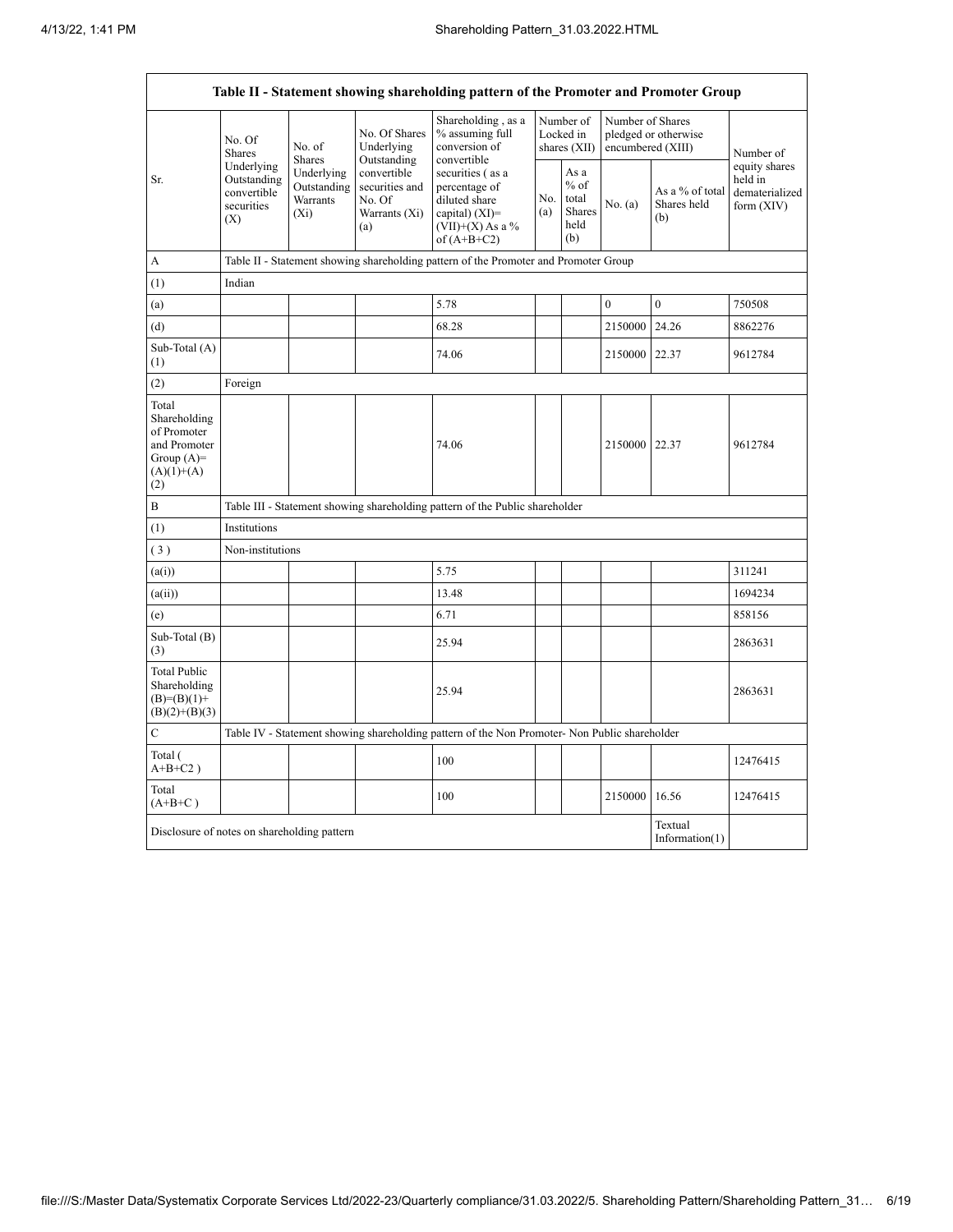| <b>Text Block</b>     |                                                                                                                                                                                                                                     |  |  |  |  |  |
|-----------------------|-------------------------------------------------------------------------------------------------------------------------------------------------------------------------------------------------------------------------------------|--|--|--|--|--|
| Textual Information() | 3003 Equity Shares acquired by Mr. Chandra Prakash Khandelwal, promoter of the Company on March<br>30, 2022 and March 31, 2022 are not reflected is not included in his holding as the settlement was done<br>after March 31, 2022. |  |  |  |  |  |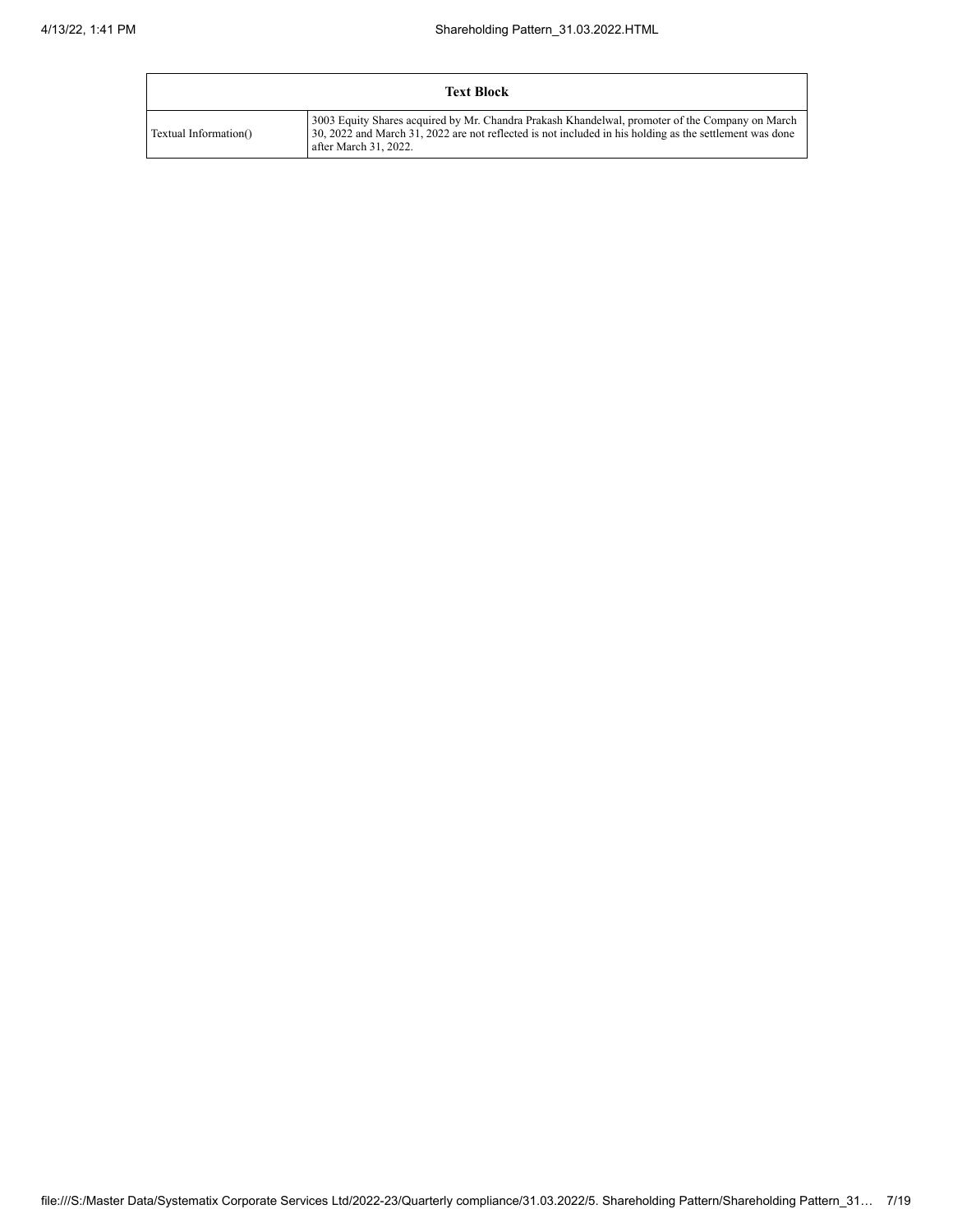|                                                                                                                                                                                            | Individuals/Hindu undivided Family |                                                               |                           |                                          |                          |  |  |  |
|--------------------------------------------------------------------------------------------------------------------------------------------------------------------------------------------|------------------------------------|---------------------------------------------------------------|---------------------------|------------------------------------------|--------------------------|--|--|--|
| Searial No.                                                                                                                                                                                | $\mathbf{1}$                       | $\overline{2}$                                                | $\mathfrak{Z}$            | $\overline{4}$                           |                          |  |  |  |
| Name of the<br>Shareholders (I)                                                                                                                                                            | <b>NIKHIL</b><br><b>KHANDELWAL</b> | <b>CHANDRA PRAKASH</b><br><b>KHANDELWAL</b>                   | <b>ANJU</b><br>KHANDELWAL | <b>CHANDRA PRAKASH</b><br>KHANDELWAL HUF | Click here to<br>go back |  |  |  |
| PAN (II)                                                                                                                                                                                   | ARPPK3859H                         | ACVPK1997R                                                    | ABDPA0470E                | AACHC6332F                               | Total                    |  |  |  |
| No. of fully paid<br>up equity shares<br>held (IV)                                                                                                                                         | 417536                             | 275673                                                        | 50803                     | 6496                                     | 750508                   |  |  |  |
| No. Of Partly paid-<br>up equity shares<br>held(V)                                                                                                                                         |                                    |                                                               |                           |                                          |                          |  |  |  |
| No. Of shares<br>underlying<br>Depository<br>Receipts (VI)                                                                                                                                 |                                    |                                                               |                           |                                          |                          |  |  |  |
| Total nos. shares<br>held $(VII) = (IV) +$<br>$(V)$ + $(VI)$                                                                                                                               | 417536                             | 275673                                                        | 50803                     | 6496                                     | 750508                   |  |  |  |
| Shareholding as a<br>% of total no. of<br>shares (calculated<br>as per SCRR,<br>1957) (VIII) As a<br>% of $(A+B+C2)$                                                                       | 3.22                               | 2.12                                                          | 0.39                      | 0.05                                     | 5.78                     |  |  |  |
|                                                                                                                                                                                            |                                    | Number of Voting Rights held in each class of securities (IX) |                           |                                          |                          |  |  |  |
| Class eg:X                                                                                                                                                                                 | 417536                             | 275673                                                        | 50803                     | 6496                                     | 750508                   |  |  |  |
| Class eg:y                                                                                                                                                                                 |                                    |                                                               |                           |                                          |                          |  |  |  |
| Total                                                                                                                                                                                      | 417536                             | 275673                                                        | 50803                     | 6496                                     | 750508                   |  |  |  |
| Total as a % of<br><b>Total Voting rights</b>                                                                                                                                              | 3.22                               | 2.12                                                          | 0.39                      | 0.05                                     | 5.78                     |  |  |  |
| No. Of Shares<br>Underlying<br>Outstanding<br>convertible<br>securities $(X)$                                                                                                              |                                    |                                                               |                           |                                          |                          |  |  |  |
| No. of Shares<br>Underlying<br>Outstanding<br>Warrants (Xi)                                                                                                                                |                                    |                                                               |                           |                                          |                          |  |  |  |
| No. Of Shares<br>Underlying<br>Outstanding<br>convertible<br>securities and No.<br>Of Warrants (Xi)<br>(a)                                                                                 |                                    |                                                               |                           |                                          |                          |  |  |  |
| Shareholding, as a<br>% assuming full<br>conversion of<br>convertible<br>securities (as a<br>percentage of<br>diluted share<br>capital) $(XI)=$<br>$(VII)+(Xi)(a)$ As a<br>% of $(A+B+C2)$ | 3.22                               | 2.12                                                          | 0.39                      | 0.05                                     | 5.78                     |  |  |  |
| Number of Locked in shares (XII)                                                                                                                                                           |                                    |                                                               |                           |                                          |                          |  |  |  |
| No. (a)                                                                                                                                                                                    |                                    |                                                               |                           |                                          |                          |  |  |  |
| As a % of total<br>Shares held (b)                                                                                                                                                         |                                    |                                                               |                           |                                          |                          |  |  |  |
|                                                                                                                                                                                            |                                    | Number of Shares pledged or otherwise encumbered (XIII)       |                           |                                          |                          |  |  |  |
| No. (a)                                                                                                                                                                                    | $\mathbf{0}$                       | $\bf{0}$                                                      | $\boldsymbol{0}$          | $\boldsymbol{0}$                         | $\boldsymbol{0}$         |  |  |  |
| As a % of total<br>Shares held (b)                                                                                                                                                         | $\Omega$                           | $\mathbf{0}$                                                  | 0                         | $\boldsymbol{0}$                         | $\mathbf{0}$             |  |  |  |
| Number of equity<br>shares held in<br>dematerialized<br>form (XIV)                                                                                                                         | 417536                             | 275673                                                        | 50803                     | 6496                                     | 750508                   |  |  |  |
| Reason for not providing PAN                                                                                                                                                               |                                    |                                                               |                           |                                          |                          |  |  |  |

Reason for not providing PAN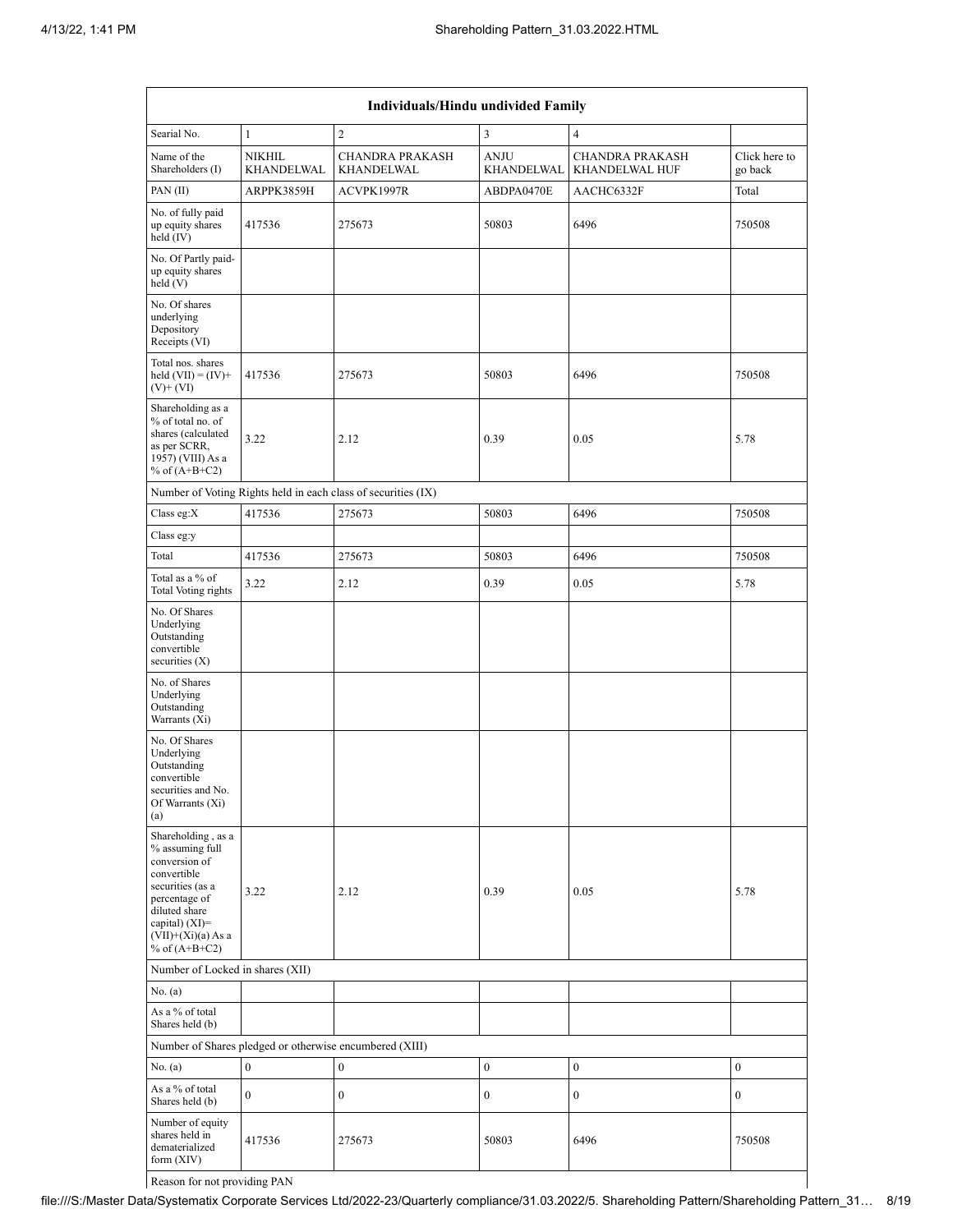| Reason for not<br>providing PAN |          |          |          |          |  |
|---------------------------------|----------|----------|----------|----------|--|
| Shareholder type                | Promoter | Promoter | Promoter | Promoter |  |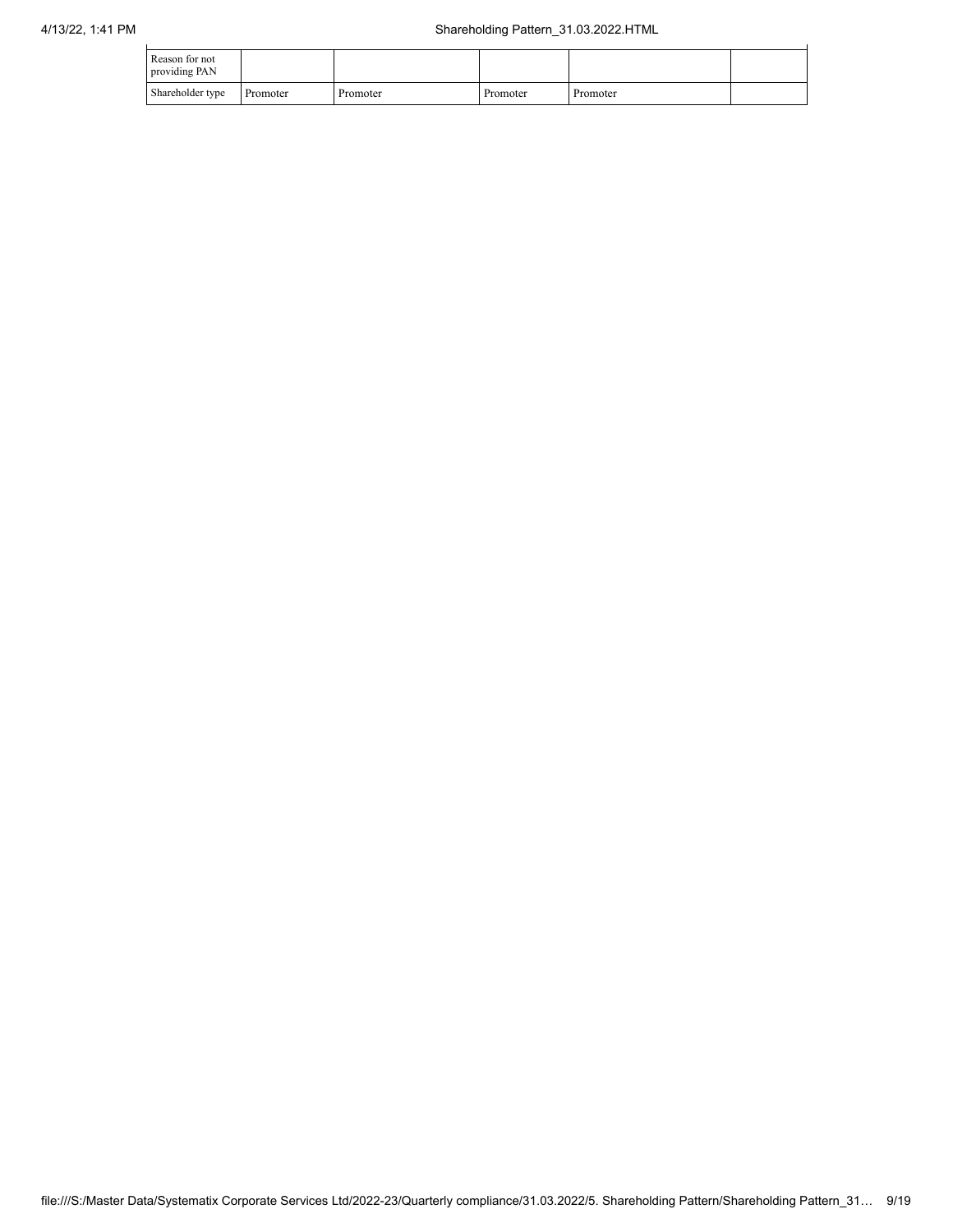| Any Other (specify)                                                                                                                                                                    |                                                               |                       |  |  |  |  |  |
|----------------------------------------------------------------------------------------------------------------------------------------------------------------------------------------|---------------------------------------------------------------|-----------------------|--|--|--|--|--|
| Searial No.                                                                                                                                                                            | $\mathbf{1}$                                                  |                       |  |  |  |  |  |
| Category                                                                                                                                                                               | <b>Bodies Corporate</b>                                       | Click here to go back |  |  |  |  |  |
| Name of the<br>Shareholders (I)                                                                                                                                                        | SUPERSTAR EXPORTS PRIVATE LIMITED                             |                       |  |  |  |  |  |
| PAN (II)                                                                                                                                                                               | AAICS4642M                                                    | Total                 |  |  |  |  |  |
| No. of the<br>Shareholders (I)                                                                                                                                                         | 1                                                             | 1                     |  |  |  |  |  |
| No. of fully paid<br>up equity shares<br>held $(IV)$                                                                                                                                   | 8862276                                                       | 8862276               |  |  |  |  |  |
| No. Of Partly paid-<br>up equity shares<br>held(V)                                                                                                                                     |                                                               |                       |  |  |  |  |  |
| No. Of shares<br>underlying<br>Depository<br>Receipts (VI)                                                                                                                             |                                                               |                       |  |  |  |  |  |
| Total nos. shares<br>held $(VII) = (IV) +$<br>$(V)$ + $(VI)$                                                                                                                           | 8862276                                                       | 8862276               |  |  |  |  |  |
| Shareholding as a<br>% of total no. of<br>shares (calculated<br>as per SCRR,<br>1957) (VIII) As a<br>% of $(A+B+C2)$                                                                   | 68.28                                                         | 68.28                 |  |  |  |  |  |
|                                                                                                                                                                                        | Number of Voting Rights held in each class of securities (IX) |                       |  |  |  |  |  |
| Class eg: X                                                                                                                                                                            | 8862276                                                       | 8862276               |  |  |  |  |  |
| Class eg:y                                                                                                                                                                             |                                                               |                       |  |  |  |  |  |
| Total                                                                                                                                                                                  | 8862276                                                       | 8862276               |  |  |  |  |  |
| Total as a % of<br><b>Total Voting rights</b>                                                                                                                                          | 68.28                                                         | 68.28                 |  |  |  |  |  |
| No. Of Shares<br>Underlying<br>Outstanding<br>convertible<br>securities (X)                                                                                                            |                                                               |                       |  |  |  |  |  |
| No. of Shares<br>Underlying<br>Outstanding<br>Warrants (Xi)                                                                                                                            |                                                               |                       |  |  |  |  |  |
| No. Of Shares<br>Underlying<br>Outstanding<br>convertible<br>securities and No.<br>Of Warrants (Xi)<br>(a)                                                                             |                                                               |                       |  |  |  |  |  |
| Shareholding, as a<br>% assuming full<br>conversion of<br>convertible<br>securities (as a<br>percentage of<br>diluted share<br>capital) $(XI)=$<br>$(VII)+(X)$ As a %<br>of $(A+B+C2)$ | 68.28                                                         | 68.28                 |  |  |  |  |  |
| Number of Locked in shares (XII)                                                                                                                                                       |                                                               |                       |  |  |  |  |  |
| No. (a)                                                                                                                                                                                |                                                               |                       |  |  |  |  |  |
| As a % of total<br>Shares held (b)                                                                                                                                                     |                                                               |                       |  |  |  |  |  |
|                                                                                                                                                                                        | Number of Shares pledged or otherwise encumbered (XIII)       |                       |  |  |  |  |  |
| No. (a)                                                                                                                                                                                | 2150000                                                       | 2150000               |  |  |  |  |  |
| As a % of total<br>Shares held (b)                                                                                                                                                     | 24.26                                                         | 24.26                 |  |  |  |  |  |
| Number of equity                                                                                                                                                                       | 8862276                                                       | 8862276               |  |  |  |  |  |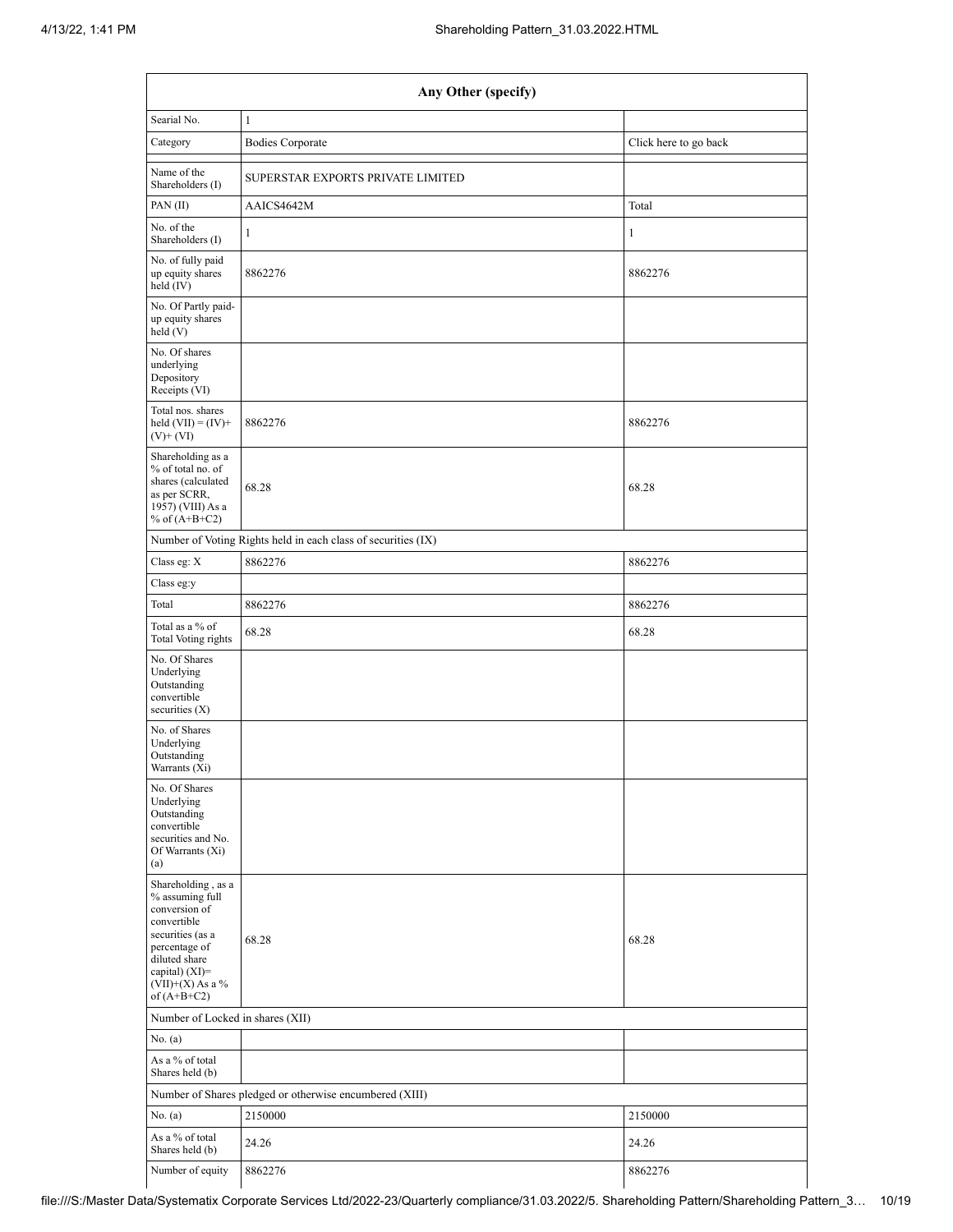| shares held in<br>dematerialized<br>form $(XIV)$ |                |  |
|--------------------------------------------------|----------------|--|
| Reason for not providing PAN                     |                |  |
| Reason for not<br>providing PAN                  |                |  |
| Shareholder type                                 | Promoter Group |  |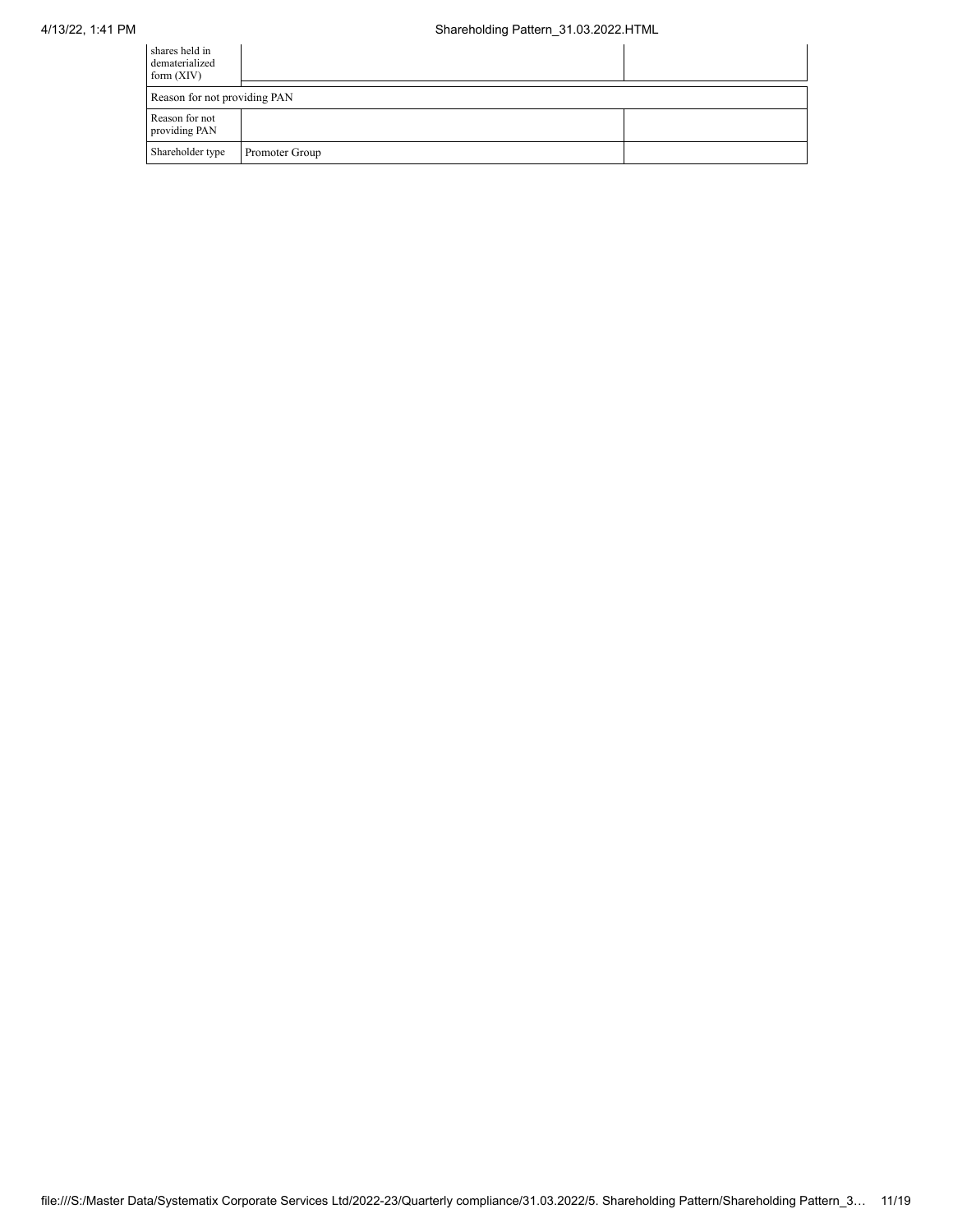'n

| Individuals - i.Individual shareholders holding nominal share capital up to Rs. 2 lakhs.                                                                                             |                                                                        |                       |  |  |  |  |  |
|--------------------------------------------------------------------------------------------------------------------------------------------------------------------------------------|------------------------------------------------------------------------|-----------------------|--|--|--|--|--|
| Searial No.                                                                                                                                                                          | $\mathbf{1}$                                                           |                       |  |  |  |  |  |
| Name of the<br>Shareholders (I)                                                                                                                                                      | Individual shareholders holding nominal share capital upto Rs. 2 Lakhs | Click here to go back |  |  |  |  |  |
| PAN (II)                                                                                                                                                                             | ZZZZZ9999Z                                                             | Total                 |  |  |  |  |  |
| No. of fully paid<br>up equity shares<br>held (IV)                                                                                                                                   | 745884                                                                 | 745884                |  |  |  |  |  |
| No. Of Partly paid-<br>up equity shares<br>held(V)                                                                                                                                   |                                                                        |                       |  |  |  |  |  |
| No. Of shares<br>underlying<br>Depository<br>Receipts (VI)                                                                                                                           |                                                                        |                       |  |  |  |  |  |
| Total nos. shares<br>held $(VII) = (IV) +$<br>$(V)$ + $(VI)$                                                                                                                         | 745884                                                                 | 745884                |  |  |  |  |  |
| Shareholding as a<br>% of total no. of<br>shares (calculated<br>as per SCRR,<br>1957) (VIII) As a<br>% of $(A+B+C2)$                                                                 | 5.75                                                                   | 5.75                  |  |  |  |  |  |
|                                                                                                                                                                                      | Number of Voting Rights held in each class of securities (IX)          |                       |  |  |  |  |  |
| Class eg: X                                                                                                                                                                          | 745884                                                                 | 745884                |  |  |  |  |  |
| Class eg:y                                                                                                                                                                           |                                                                        |                       |  |  |  |  |  |
| Total                                                                                                                                                                                | 745884                                                                 | 745884                |  |  |  |  |  |
| Total as a % of<br>Total Voting rights                                                                                                                                               | 5.75                                                                   | 5.75                  |  |  |  |  |  |
| No. Of Shares<br>Underlying<br>Outstanding<br>convertible<br>securities $(X)$                                                                                                        |                                                                        |                       |  |  |  |  |  |
| No. of Shares<br>Underlying<br>Outstanding<br>Warrants $(X_i)$                                                                                                                       |                                                                        |                       |  |  |  |  |  |
| No. Of Shares<br>Underlying<br>Outstanding<br>convertible<br>securities and No.<br>Of Warrants (Xi)<br>(a)                                                                           |                                                                        |                       |  |  |  |  |  |
| Shareholding, as a<br>% assuming full<br>conversion of<br>convertible<br>securities (as a<br>percentage of<br>diluted share<br>capital) (XI)=<br>$(VII)+(X)$ As a %<br>of $(A+B+C2)$ | 5.75                                                                   | 5.75                  |  |  |  |  |  |
| Number of Locked in shares (XII)                                                                                                                                                     |                                                                        |                       |  |  |  |  |  |
| No. (a)                                                                                                                                                                              |                                                                        |                       |  |  |  |  |  |
| As a % of total<br>Shares held (b)                                                                                                                                                   |                                                                        |                       |  |  |  |  |  |
| Number of equity<br>shares held in<br>dematerialized<br>form $(XIV)$                                                                                                                 | 311241                                                                 | 311241                |  |  |  |  |  |
| Reason for not providing PAN                                                                                                                                                         |                                                                        |                       |  |  |  |  |  |
| Reason for not<br>providing PAN                                                                                                                                                      | Textual Information(1)                                                 |                       |  |  |  |  |  |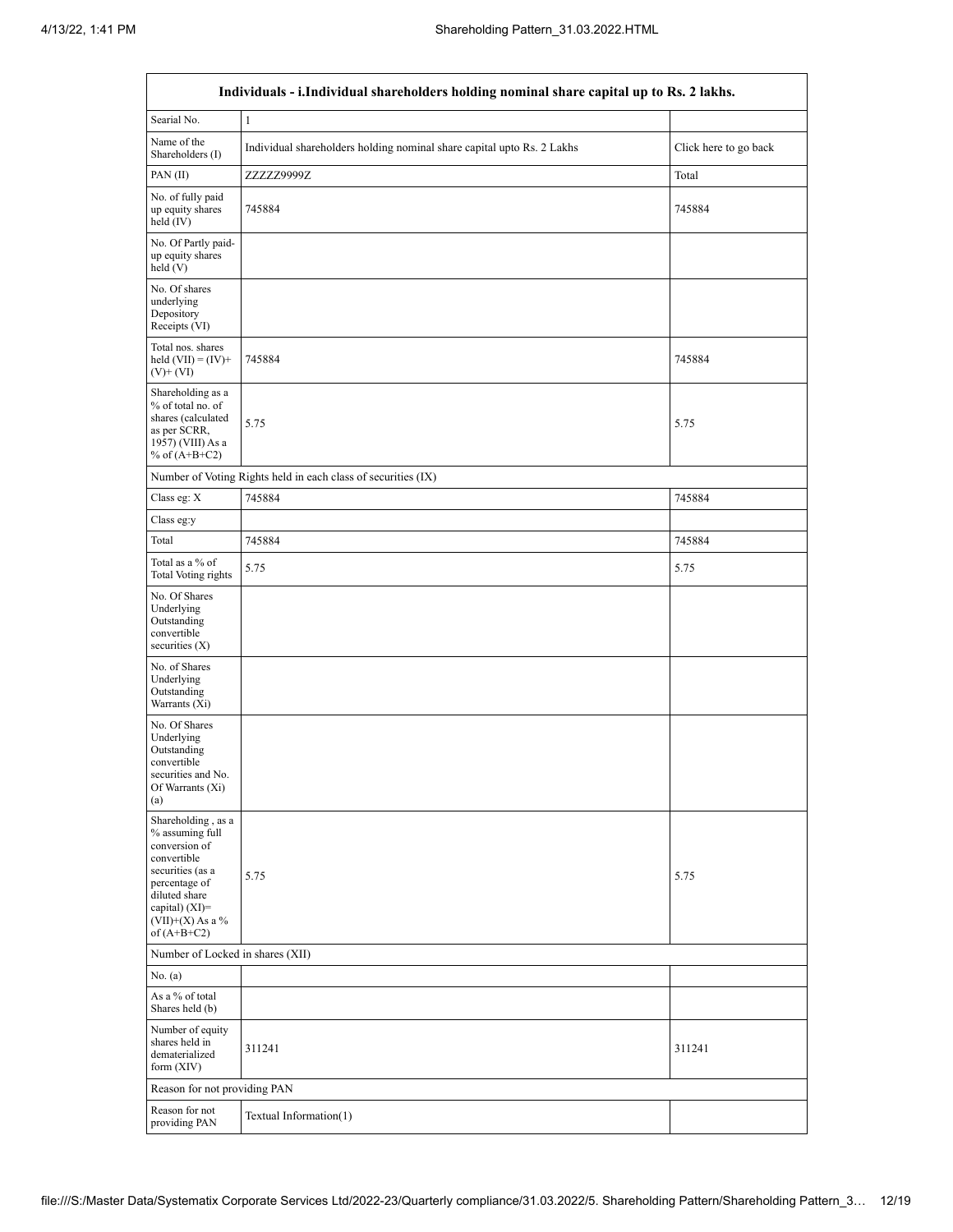| <b>Text Block</b>      |                             |  |  |  |  |
|------------------------|-----------------------------|--|--|--|--|
| Textual Information(1) | There are 1643 Shareholders |  |  |  |  |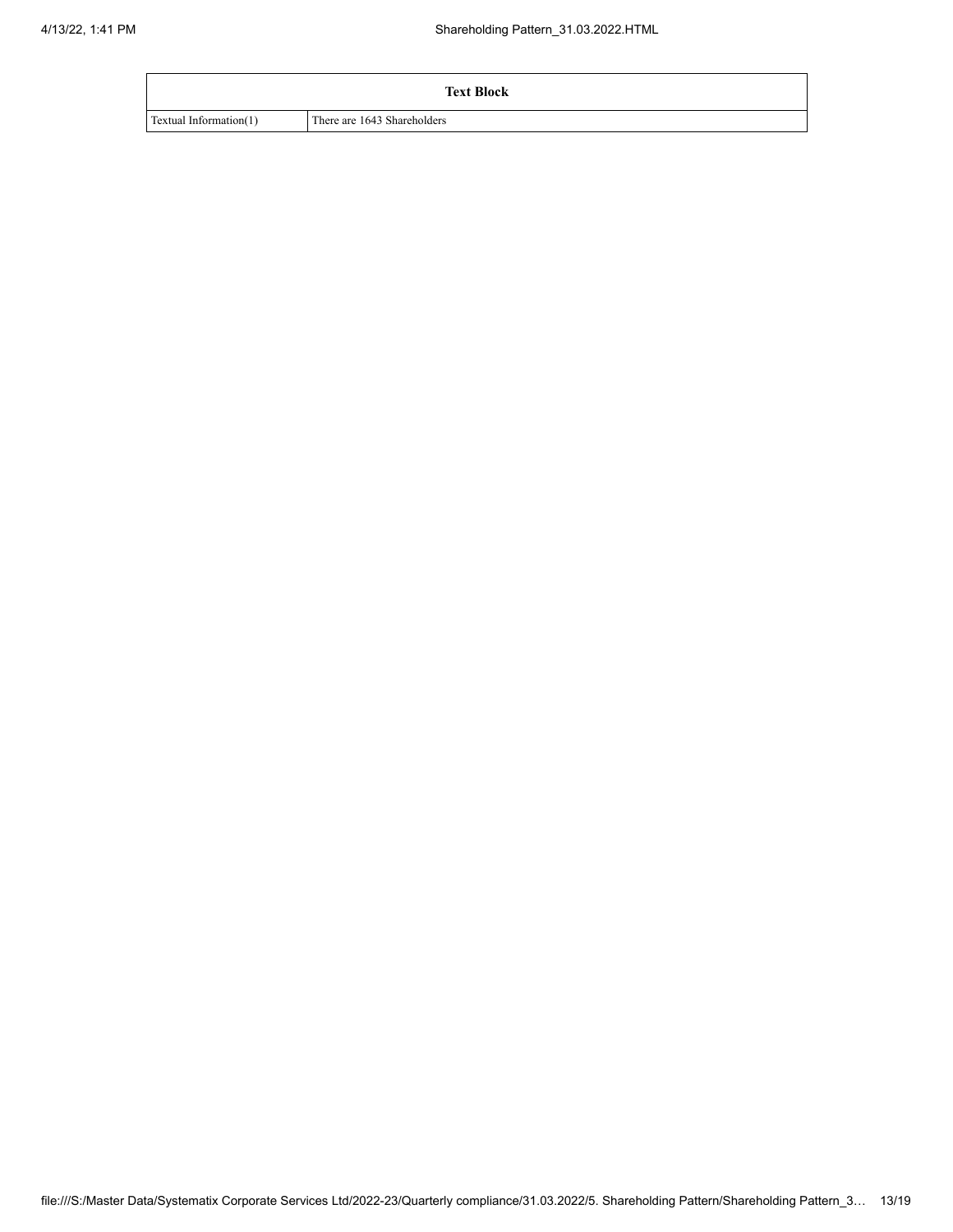| Individuals - ii. Individual shareholders holding nominal share capital in excess of Rs. 2 lakhs.                                                                                      |                                                               |                       |                       |  |  |  |  |  |  |
|----------------------------------------------------------------------------------------------------------------------------------------------------------------------------------------|---------------------------------------------------------------|-----------------------|-----------------------|--|--|--|--|--|--|
| Searial No.                                                                                                                                                                            | $\mathbf{1}$                                                  | $\sqrt{2}$            |                       |  |  |  |  |  |  |
| Name of the<br>Shareholders (I)                                                                                                                                                        | SHASHIKANT JAIN                                               | <b>MADHUKAR SHETH</b> | Click here to go back |  |  |  |  |  |  |
| PAN (II)                                                                                                                                                                               | ABVPJ1084H                                                    | Total                 |                       |  |  |  |  |  |  |
| No. of fully paid<br>up equity shares<br>held (IV)                                                                                                                                     | 1076360                                                       | 572674                | 1649034               |  |  |  |  |  |  |
| No. Of Partly paid-<br>up equity shares<br>held (V)                                                                                                                                    |                                                               |                       |                       |  |  |  |  |  |  |
| No. Of shares<br>underlying<br>Depository<br>Receipts (VI)                                                                                                                             |                                                               |                       |                       |  |  |  |  |  |  |
| Total nos. shares<br>held $(VII) = (IV) +$<br>$(V)$ + $(VI)$                                                                                                                           | 1076360                                                       | 572674                | 1649034               |  |  |  |  |  |  |
| Shareholding as a<br>% of total no. of<br>shares (calculated<br>as per SCRR,<br>1957) (VIII) As a<br>% of $(A+B+C2)$                                                                   | 8.29                                                          | 4.41                  | 12.7                  |  |  |  |  |  |  |
|                                                                                                                                                                                        | Number of Voting Rights held in each class of securities (IX) |                       |                       |  |  |  |  |  |  |
| Class eg: X                                                                                                                                                                            | 1076360                                                       | 572674                | 1649034               |  |  |  |  |  |  |
| Class eg:y                                                                                                                                                                             |                                                               |                       |                       |  |  |  |  |  |  |
| Total                                                                                                                                                                                  | 1076360                                                       | 572674                | 1649034               |  |  |  |  |  |  |
| Total as a % of<br>Total Voting rights                                                                                                                                                 | 8.29                                                          | 4.41                  | 12.7                  |  |  |  |  |  |  |
| No. Of Shares<br>Underlying<br>Outstanding<br>convertible<br>securities $(X)$                                                                                                          |                                                               |                       |                       |  |  |  |  |  |  |
| No. of Shares<br>Underlying<br>Outstanding<br>Warrants (Xi)                                                                                                                            |                                                               |                       |                       |  |  |  |  |  |  |
| No. Of Shares<br>Underlying<br>Outstanding<br>convertible<br>securities and No.<br>Of Warrants (Xi)<br>(a)                                                                             |                                                               |                       |                       |  |  |  |  |  |  |
| Shareholding, as a<br>% assuming full<br>conversion of<br>convertible<br>securities (as a<br>percentage of<br>diluted share<br>capital) $(XI)=$<br>$(VII)+(X)$ As a %<br>of $(A+B+C2)$ | 8.29                                                          | 4.41                  | 12.7                  |  |  |  |  |  |  |
| Number of Locked in shares (XII)                                                                                                                                                       |                                                               |                       |                       |  |  |  |  |  |  |
| No. (a)                                                                                                                                                                                |                                                               |                       |                       |  |  |  |  |  |  |
| As a % of total<br>Shares held (b)                                                                                                                                                     |                                                               |                       |                       |  |  |  |  |  |  |
| Number of equity<br>shares held in<br>dematerialized<br>form $(XIV)$                                                                                                                   | 1076360                                                       | 572674                | 1649034               |  |  |  |  |  |  |
| Reason for not providing PAN                                                                                                                                                           |                                                               |                       |                       |  |  |  |  |  |  |
| Reason for not<br>providing PAN                                                                                                                                                        |                                                               |                       |                       |  |  |  |  |  |  |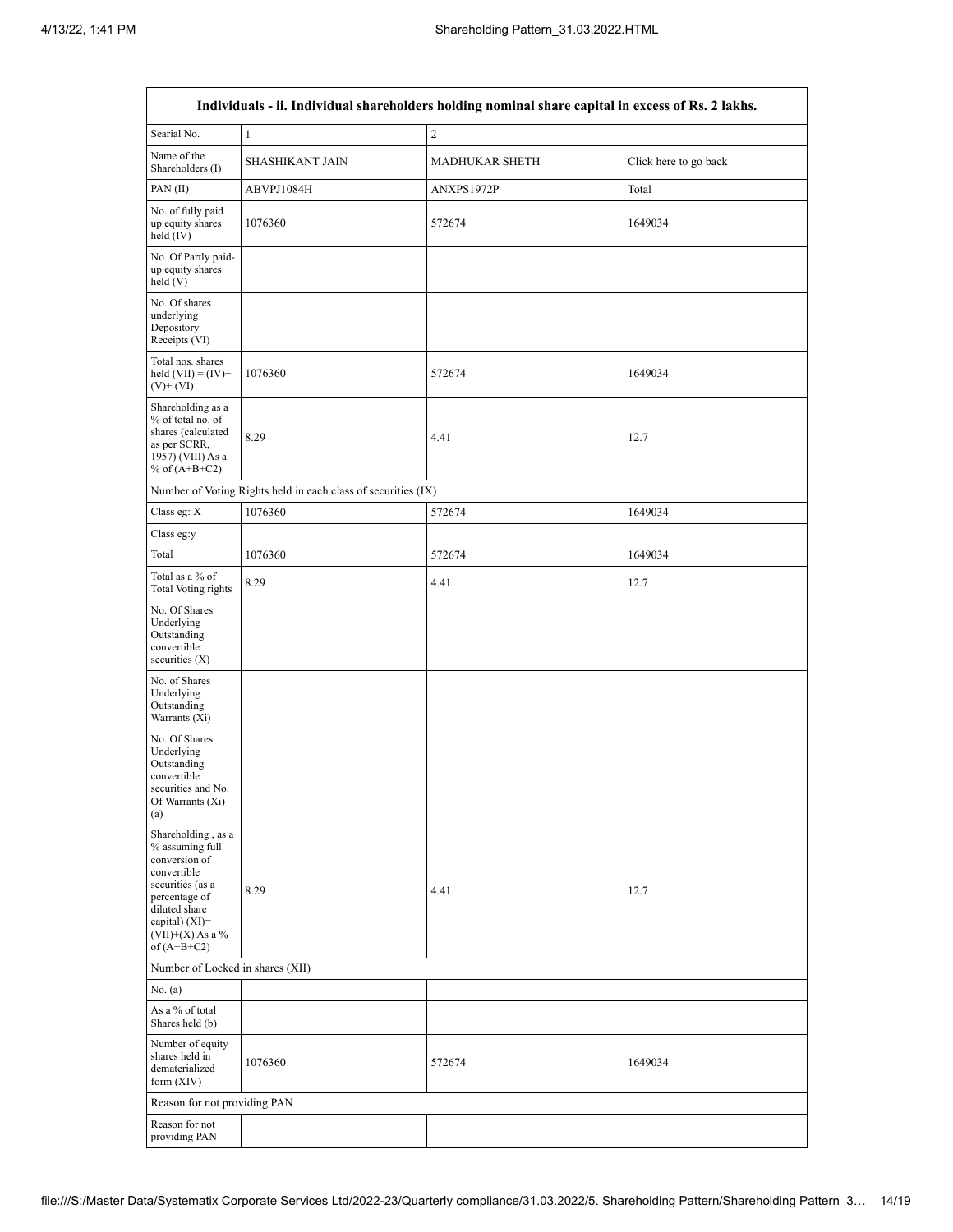| Any Other (specify)                                                                                                                  |                                    |                                                               |                                           |                                   |          |                              |  |  |  |  |
|--------------------------------------------------------------------------------------------------------------------------------------|------------------------------------|---------------------------------------------------------------|-------------------------------------------|-----------------------------------|----------|------------------------------|--|--|--|--|
| Searial No.                                                                                                                          | $\mathbf{1}$                       | $\overline{c}$                                                | 3                                         | $\overline{4}$                    | 5        | 6                            |  |  |  |  |
| Category                                                                                                                             | <b>Bodies</b><br>Corporate         | <b>Bodies Corporate</b>                                       | <b>Bodies Corporate</b>                   | Clearing<br><b>HUF</b><br>Members |          | Non-Resident<br>Indian (NRI) |  |  |  |  |
| Category / More<br>than 1 percentage                                                                                                 | Category                           | More than 1 percentage<br>of shareholding                     | More than 1 percentage of<br>shareholding | Category                          | Category | Category                     |  |  |  |  |
| Name of the<br>Shareholders (I)                                                                                                      | Findeal Investments Pvt<br>Limited |                                                               | WONDERDREAM DEVELOPERS<br>PRIVATE LIMITED |                                   |          |                              |  |  |  |  |
| PAN(II)                                                                                                                              |                                    | AAACF0945J                                                    | AACCE6399M                                |                                   |          |                              |  |  |  |  |
| No. of the<br>Shareholders (I)                                                                                                       | 40                                 | 1                                                             | 1                                         | 5                                 | 28       | 3                            |  |  |  |  |
| No. of fully paid<br>up equity shares<br>held (IV)                                                                                   | 839184                             | 477215                                                        | 221277                                    | 545                               | 31606    | 121                          |  |  |  |  |
| No. Of Partly paid-<br>up equity shares<br>held (V)                                                                                  |                                    |                                                               |                                           |                                   |          |                              |  |  |  |  |
| No. Of shares<br>underlying<br>Depository<br>Receipts (VI)                                                                           |                                    |                                                               |                                           |                                   |          |                              |  |  |  |  |
| Total nos. shares<br>held $(VII) = (IV) +$<br>$(V)$ + $(VI)$                                                                         | 839184                             | 477215                                                        | 221277                                    | 545                               | 31606    | 121                          |  |  |  |  |
| Shareholding as a<br>% of total no. of<br>shares (calculated<br>6.47<br>3.68<br>as per SCRR,<br>1957) (VIII) As a<br>% of $(A+B+C2)$ |                                    |                                                               | 1.7                                       | 0.24<br>$\boldsymbol{0}$          |          | $\boldsymbol{0}$             |  |  |  |  |
|                                                                                                                                      |                                    | Number of Voting Rights held in each class of securities (IX) |                                           |                                   |          |                              |  |  |  |  |
| Class eg: X                                                                                                                          | 839184                             | 477215                                                        | 221277                                    | 545                               | 31606    | 121                          |  |  |  |  |
| Class eg:y                                                                                                                           |                                    |                                                               |                                           |                                   |          |                              |  |  |  |  |
| Total                                                                                                                                | 839184                             | 477215                                                        | 221277                                    | 545                               | 31606    | 121                          |  |  |  |  |
| Total as a % of<br>6.47<br><b>Total Voting rights</b>                                                                                |                                    | 3.68                                                          | 1.7                                       | $\boldsymbol{0}$                  | 0.24     | $\boldsymbol{0}$             |  |  |  |  |
| No. Of Shares<br>Underlying<br>Outstanding<br>convertible<br>securities $(X)$                                                        |                                    |                                                               |                                           |                                   |          |                              |  |  |  |  |
| No. of Shares<br>Underlying<br>Outstanding<br>Warrants $(X_i)$                                                                       |                                    |                                                               |                                           |                                   |          |                              |  |  |  |  |
| No. Of Shares<br>Underlying<br>Outstanding<br>convertible<br>securities and No.<br>Of Warrants (Xi)<br>(a)                           |                                    |                                                               |                                           |                                   |          |                              |  |  |  |  |
| Shareholding, as a<br>% assuming full<br>conversion of<br>convertible<br>securities (as a                                            |                                    |                                                               |                                           |                                   |          |                              |  |  |  |  |
| percentage of<br>diluted share<br>capital) $(XI)=$<br>$(VII)+(X)$ As a %<br>of $(A+B+C2)$                                            | 6.47                               | 3.68                                                          | 1.7                                       | $\boldsymbol{0}$                  | 0.24     | $\boldsymbol{0}$             |  |  |  |  |
| Number of Locked in shares (XII)                                                                                                     |                                    |                                                               |                                           |                                   |          |                              |  |  |  |  |
| No. (a)                                                                                                                              |                                    |                                                               |                                           |                                   |          |                              |  |  |  |  |
| As a % of total<br>Shares held (b)                                                                                                   |                                    |                                                               |                                           |                                   |          |                              |  |  |  |  |
| Number of equity<br>shares held in<br>dematerialized<br>form $(XIV)$                                                                 | 825884                             | 477215                                                        | 221277                                    | 545                               | 31606    | 121                          |  |  |  |  |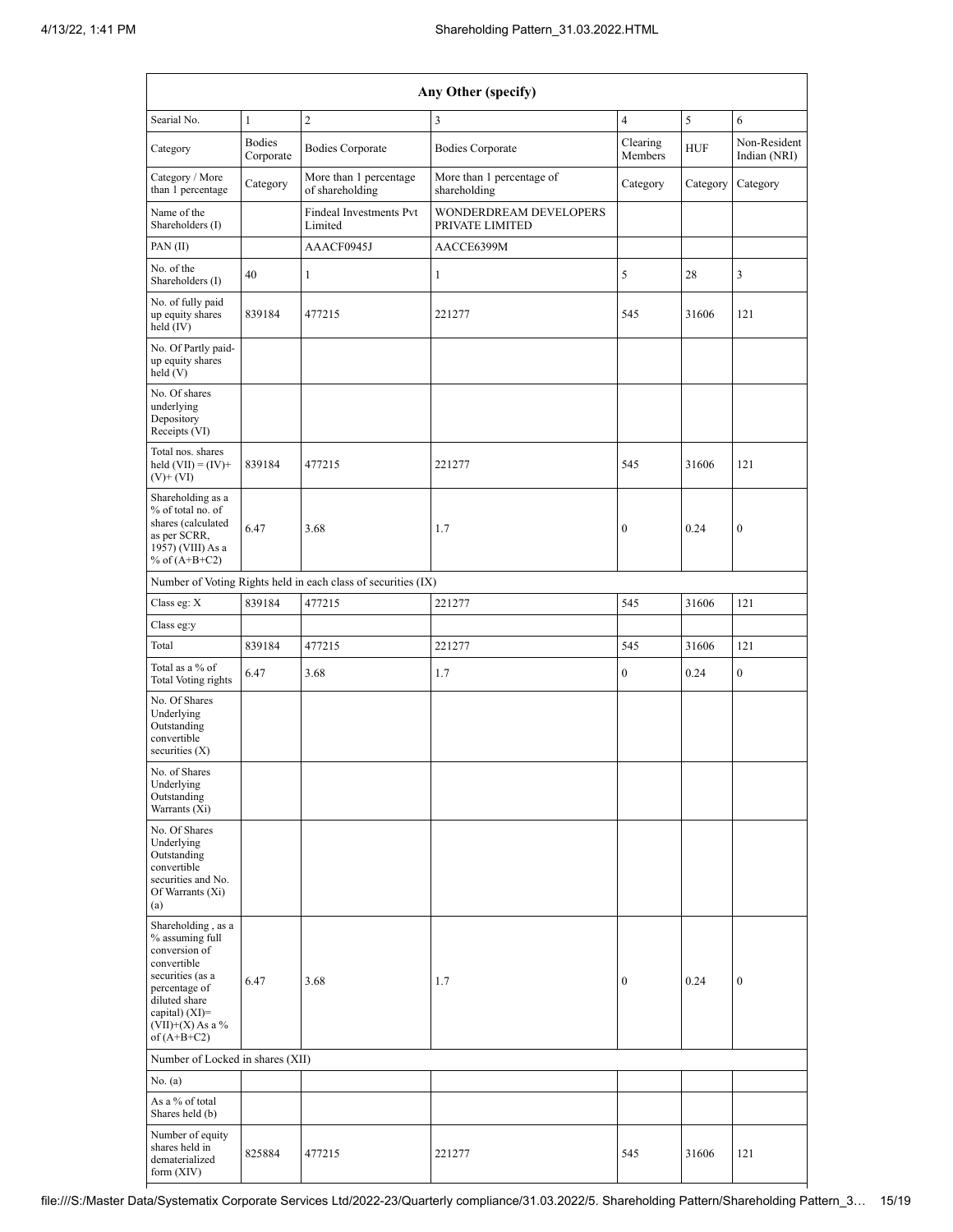Reason for not providing PAN

| Reason for not providing PAN    |  |  |  |  |  |  |  |  |  |
|---------------------------------|--|--|--|--|--|--|--|--|--|
| Reason for not<br>providing PAN |  |  |  |  |  |  |  |  |  |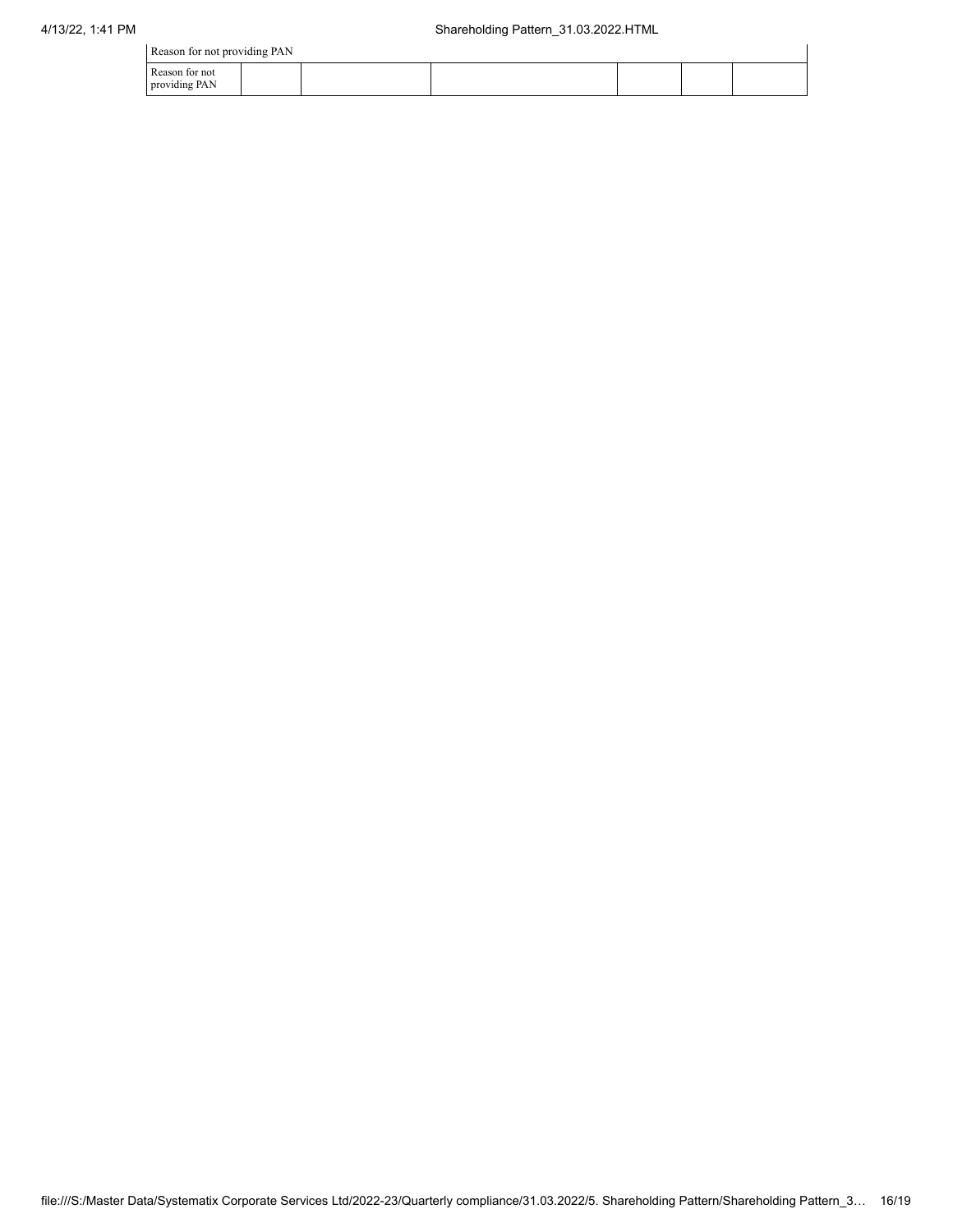|                                                                                                                                                                                      | Any Other (specify)                                           |  |  |  |  |  |  |
|--------------------------------------------------------------------------------------------------------------------------------------------------------------------------------------|---------------------------------------------------------------|--|--|--|--|--|--|
| Searial No.                                                                                                                                                                          |                                                               |  |  |  |  |  |  |
| Category                                                                                                                                                                             |                                                               |  |  |  |  |  |  |
| Category / More<br>than 1 percentage                                                                                                                                                 |                                                               |  |  |  |  |  |  |
| Name of the<br>Shareholders (I)                                                                                                                                                      | Click here to go back                                         |  |  |  |  |  |  |
| PAN (II)                                                                                                                                                                             | Total                                                         |  |  |  |  |  |  |
| No. of the<br>Shareholders (I)                                                                                                                                                       | 76                                                            |  |  |  |  |  |  |
| No. of fully paid<br>up equity shares<br>held (IV)                                                                                                                                   | 871456                                                        |  |  |  |  |  |  |
| No. Of Partly paid-<br>up equity shares<br>held(V)                                                                                                                                   |                                                               |  |  |  |  |  |  |
| No. Of shares<br>underlying<br>Depository<br>Receipts (VI)                                                                                                                           |                                                               |  |  |  |  |  |  |
| Total nos. shares<br>held $(VII) = (IV) +$<br>$(V)$ + $(VI)$                                                                                                                         | 871456                                                        |  |  |  |  |  |  |
| Shareholding as a<br>% of total no. of<br>shares (calculated<br>as per SCRR,<br>1957) (VIII) As a<br>% of $(A+B+C2)$                                                                 | 6.71                                                          |  |  |  |  |  |  |
|                                                                                                                                                                                      | Number of Voting Rights held in each class of securities (IX) |  |  |  |  |  |  |
| Class eg: X                                                                                                                                                                          | 871456                                                        |  |  |  |  |  |  |
| Class eg:y                                                                                                                                                                           |                                                               |  |  |  |  |  |  |
| Total                                                                                                                                                                                | 871456                                                        |  |  |  |  |  |  |
| Total as a % of<br><b>Total Voting rights</b>                                                                                                                                        | 6.71                                                          |  |  |  |  |  |  |
| No. Of Shares<br>Underlying<br>Outstanding<br>convertible<br>securities $(X)$                                                                                                        |                                                               |  |  |  |  |  |  |
| No. of Shares<br>Underlying<br>Outstanding<br>Warrants (Xi)                                                                                                                          |                                                               |  |  |  |  |  |  |
| No. Of Shares<br>Underlying<br>Outstanding<br>convertible<br>securities and No.<br>Of Warrants (Xi)<br>(a)                                                                           |                                                               |  |  |  |  |  |  |
| Shareholding, as a<br>% assuming full<br>conversion of<br>convertible<br>securities (as a<br>percentage of<br>diluted share<br>capital) (XI)=<br>$(VII)+(X)$ As a %<br>of $(A+B+C2)$ | 6.71                                                          |  |  |  |  |  |  |
| Number of Locked in shares (XII)                                                                                                                                                     |                                                               |  |  |  |  |  |  |
| No. (a)                                                                                                                                                                              |                                                               |  |  |  |  |  |  |
| As a % of total<br>Shares held (b)                                                                                                                                                   |                                                               |  |  |  |  |  |  |
| Number of equity<br>shares held in<br>dematerialized<br>form (XIV)                                                                                                                   | 858156                                                        |  |  |  |  |  |  |
| Reason for not providing PAN                                                                                                                                                         |                                                               |  |  |  |  |  |  |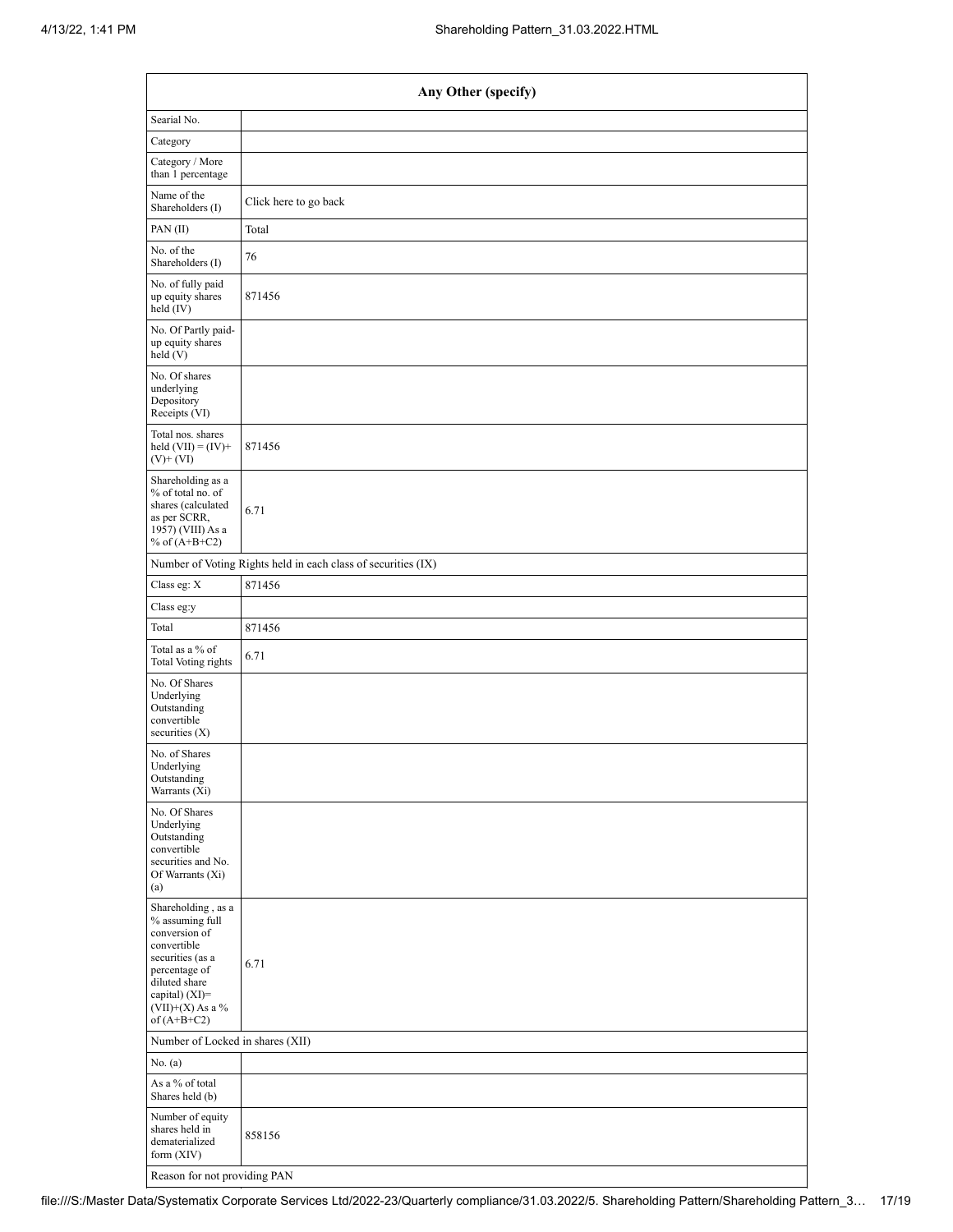Reason for not providing PAN